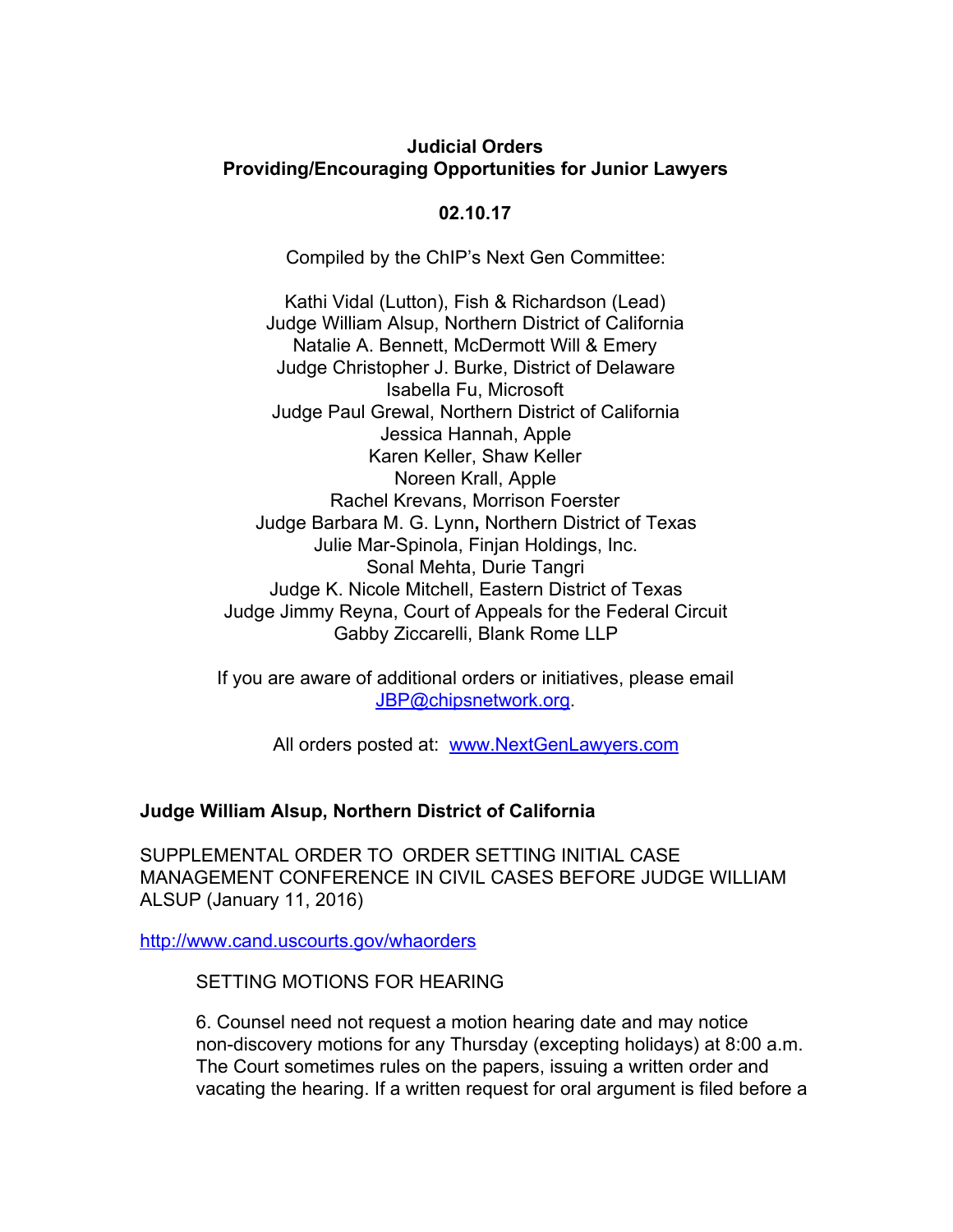ruling, stating that a lawyer of four or fewer years out of law school will conduct the oral argument or at least the lion's share, then the Court will hear oral argument, believing that young lawyers need more opportunities for appearances than they usually receive.

GUIDELINES FOR TRIAL AND FINAL PRETRIAL CONFERENCE IN CIVIL JURY CASES BEFORE THE HONORABLE WILLIAM ALSUP (January 11, 2016)

#### [www.cand.uscourts.gov/filelibrary/192/JuryTrials1.pdf](http://www.cand.uscourts.gov/filelibrary/192/JuryTrials1.pdf)

29. Counsel shall stand when making objections and shall not make speaking objections. The one-lawyer-per-witness rule is usually followed but will be relaxed to allow young lawyers a chance to perform. Side bar conferences are discouraged.

39. The Court strongly encourages lead counsel to permit young lawyers to examine witnesses at trial and to have an important role. It is the way one generation will teach the next to try cases and to maintain our district's reputation for excellence in trial practice.

JUDGE WILLIAM ALSUP'S NOTICE RE OPPORTUNITIES FOR YOUNG ATTORNEYS (sent out to parties one week prior to every civil motion hearing)

Counsel will please keep in mind the need to provide arguments and courtroom experience to the next generation of practitioners. The Court will particularly welcome any lawyer with four or fewer years of experience to argue the upcoming motion.

#### **Judge Christopher Burke, District of Delaware**

STANDING ORDER REGARDING COURTROOM OPPORTUNITIES FOR NEWER ATTORNEYS (January 23, 2016)

#### <http://www.ded.uscourts.gov/sites/default/files/forms/StandingOrder2017.pdf>

The Court is cognizant of a growing trend in which fewer cases to trial, an in which there are generally fewer opportunities in court for speaking or "stand-up" engagements. This is especially true for newer attorneys, that is, attorneys practicing for less than seven years ("newer attorney(s)").

Recognizing the importance of the development of future generations of practitioners through courtroom opportunities…. The Court adopts the following procedures regarding oral argument as to pending motions:

(1) After a motion is fully briefed, either as a part of a Request for Oral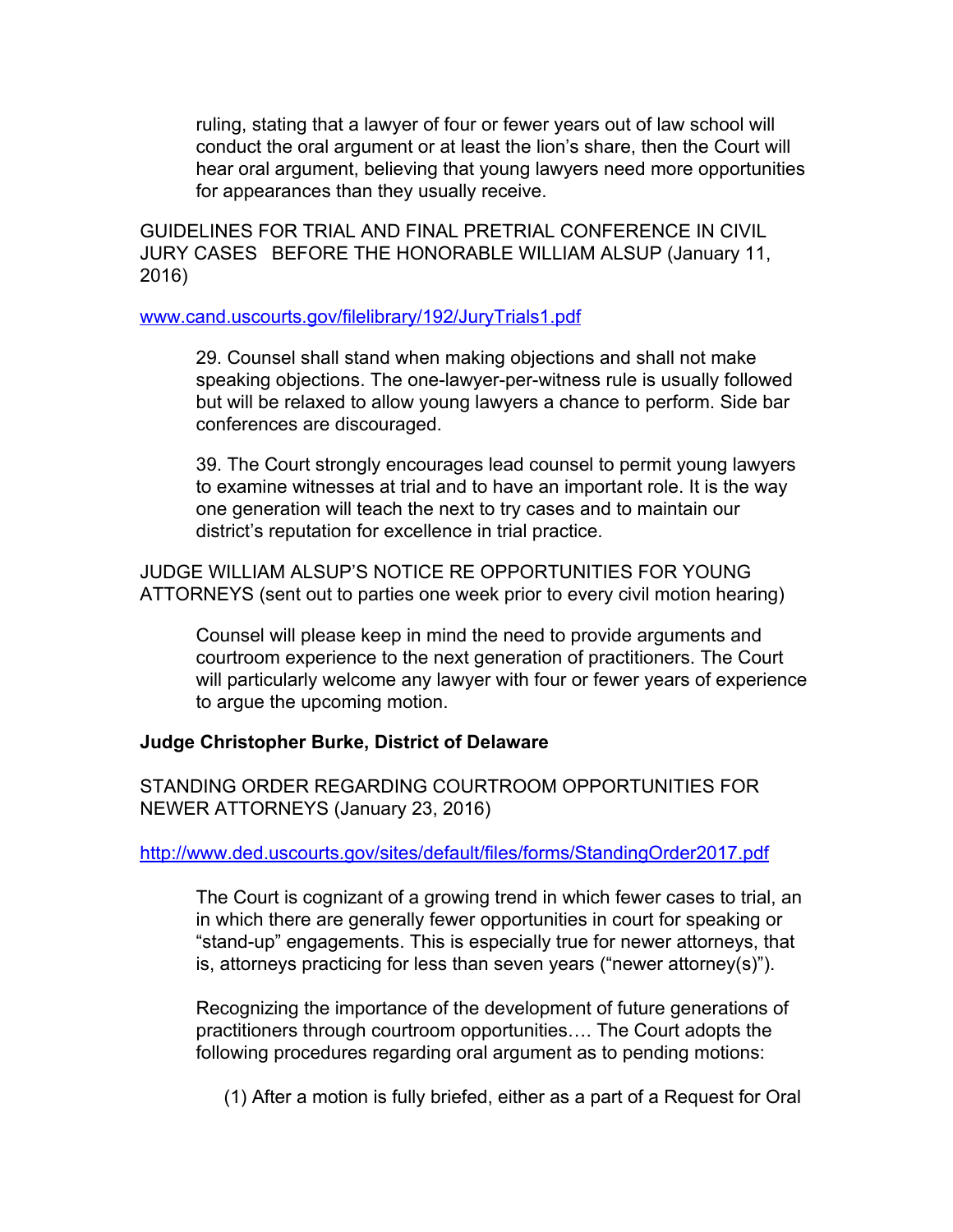Arguments, or in a separate Notice filed thereafter, a party may alert the Court that, if argument is granted, it intends to have a newer attorney argue the motion (or a portion of the motion).

- (2) If such notice is provided, the Court will:
	- A. Grant the request for oral argument on the motion, if it is at all practicable to do so.
	- B. Strongly consider allocating additional time for oral argument beyond what the Court may otherwise have allocated, were a newer attorney not arguing the motion.
	- C. Permit other more experienced counsel of record the ability to provide some assistance to the newer attorney who is arguing the motion, where appropriate during oral argument.

All attorneys, including newer attorneys, will be held to the highest professional standards. Relatedly, all attorneys appearing in court are expected to be adequately prepared and thoroughly familiar with the factual record and the applicable law, and to have a degree of authority commensurate with the proceeding.

The Court also recognizes that there may be many different circumstances in which it is not appropriate for a newer attorney to argue a motion. Thus, the Court emphasizes that it draws no inference from a party's decision not to have a newer attorney argue any particular motion before the Court.

Additionally, the Court will draw no inference about the importance of a particular motion, or the merits of a party's argument regarding the motion, from the party's decision to have (or not to have) a newer attorney argue the motion.

## **Judge Denise Casper, District of Massachusetts**

STANDING ORDER REGARDING COURTROOM OPPORTUNITIES FOR RELATIVELY INEXPERIENCED ATTORNEYS (May 16, 2011)

[http://www.mad.uscourts.gov/boston/pdf/casper/Casper\\_StandingOrderReCourtr](http://www.mad.uscourts.gov/boston/pdf/casper/Casper_StandingOrderReCourtroomOpportunities.pdf) [oomOpportunities.pdf](http://www.mad.uscourts.gov/boston/pdf/casper/Casper_StandingOrderReCourtroomOpportunities.pdf)

In May 2005, Judge F. Dennis Saylor (and then Magistrate Judge Charles B. Swartwood), sitting in the Central Division (Worcester) of this Court, adopted a standing order "strongly encourag[ing] the participation of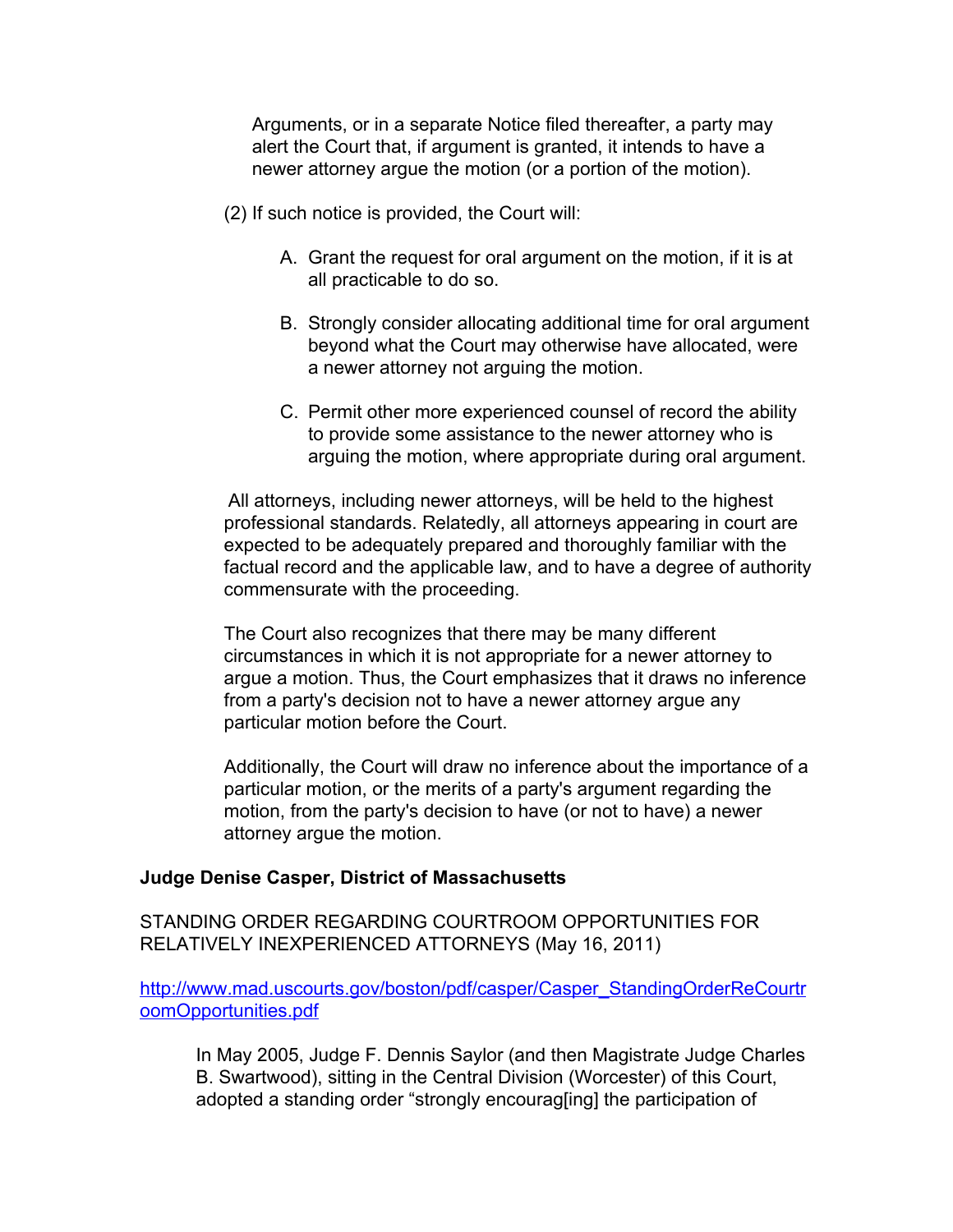relatively inexperienced attorneys in all court proceedings." As the Court explained at the time, the standing order was prompted by the recognition that the "[c]ourtroom opportunities for relatively inexperienced attorneys, particularly those who practice at larger firms, have declined precipitously across the nation in recent years." This standing order remains in place in the Central Division for appearances before Judge Saylor and Magistrate Judge Timothy S. Hillman and anecdotal information indicates that the order has had the desired effect of having more well prepared junior attorneys attend status conferences, argue motions to the Court, and, under appropriate supervision, examine witnesses at trial.

The decline in courtroom opportunities for newer lawyers is widely recognized and is one of concern to both the bench and bar. A Task Force of the Boston Bar Association acknowledged as much in its report, "Jury Trial Trends in Massachusetts: The Need to Ensure Jury Trial Competency Among Practicing Attorneys as a Result of the Vanishing Jury Trial Phenomenon," issued in 2006. As a result of its year-long work exploring the statistical and anecdotal evidence regarding the rate of jury trials over time, the Task Force concluded that "the 'vanishing jury trial' is actually affecting the jury trial experience of current and future generations of practitioners" and 2 made recommendations to courts, lawyers and clients to remedy this issue. Among its recommendations to the judiciary, the Task Force called upon "judges presiding over pre-trial conferences and related matters to identify and encourage opportunities for a junior attorney to participate in the examination of witnesses or other significant trial work."

To take up this call and attempt, in some small measure, to remedy the dearth of courtroom opportunities for newer attorneys, the undersigned judge issues this standing order, substantially similar in purpose and intent to the order previously adopted by the Central Division. **Accordingly, the undersigned judge, as a matter of policy, strongly encourages the participation of relatively inexperienced attorneys in all court proceedings including but not limited to initial scheduling conferences, status conferences, hearings on discovery motions and dispositive motions, and examination of witnesses at trial. That said, a number of important caveats regarding professional standards, authority and supervision apply to this policy.**

1. First and foremost, all attorneys who appear in this session will be held to the highest professional standards. This includes relatively inexperienced attorneys with regard to knowledge of the case, overall preparedness, candor to the court and any other matter as to which experience is largely irrelevant. All attorneys who appear in court are expected to be thoroughly versed in the factual record of the case and the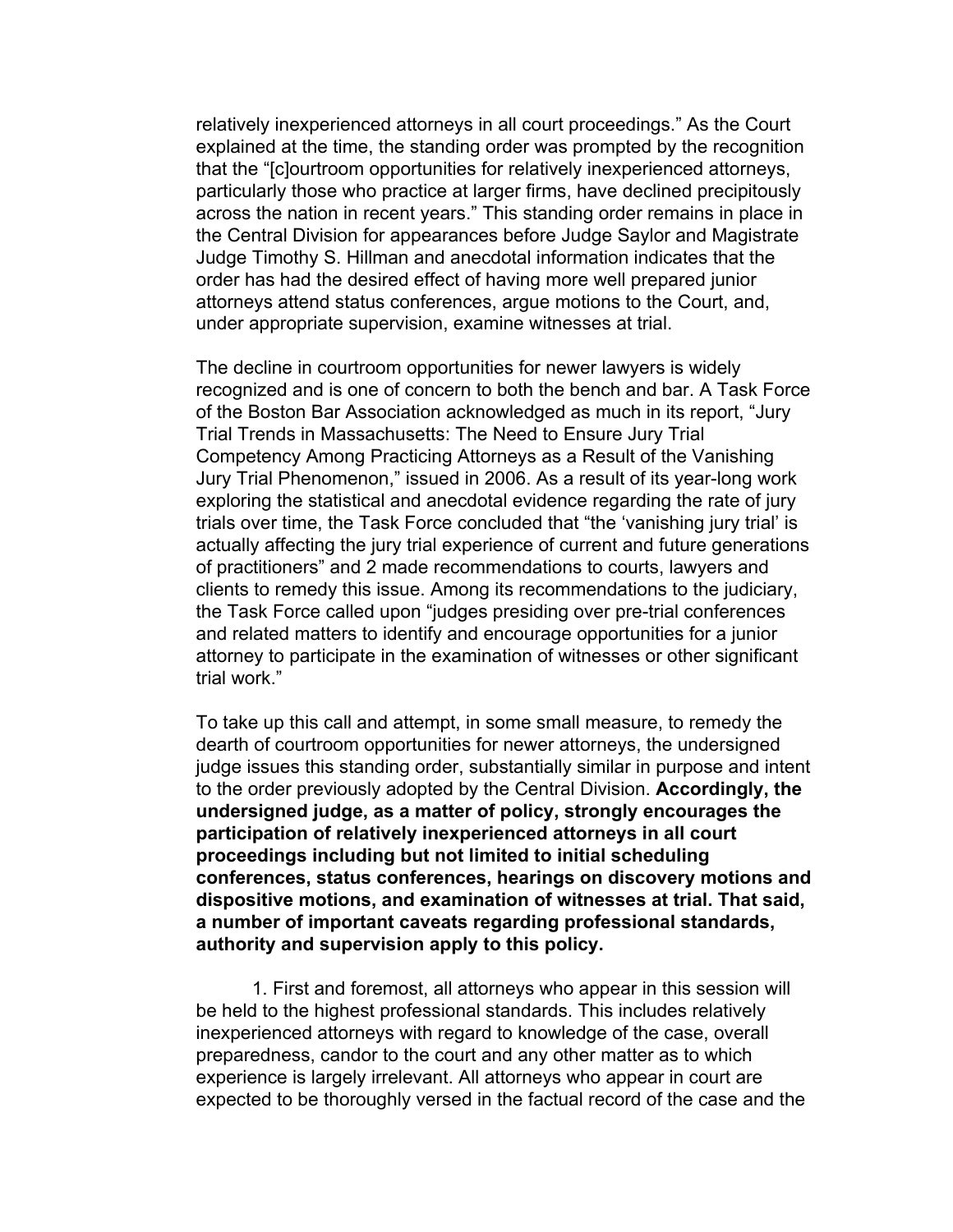applicable law that governs.

2. All attorneys appearing in court should have a degree of authority commensurate with the proceeding. For example, an attorney appearing at an initial scheduling conference or status conference should have the authority to commit his/her party to a discovery and motion schedule and address any other matters likely to arise including but not limited the client's willingness to be referred to mediation.

3. Relatively inexperienced attorneys who seek to participate in evidentiary hearings of substantial complexity (e.g., examining a witness at trial), should be accompanied and supervised by a more experienced attorney unless counsel seeks and receives leave of Court to do otherwise.

# **Judge Gregg J. Costa, Southern District of Texas**

COURT PRACTICES AND PROCEDURES (updated January, 2017)

[http://www.txs.uscourts.gov/sites/txs/files/costa\\_procedures.pdf](http://www.txs.uscourts.gov/sites/txs/files/costa_procedures.pdf)

4. Young Lawyers. The Court is aware of a trend today in which fewer cases go to trial, and in which there are generally fewer speaking or "stand-up" opportunities in court, particularly for young lawyers (i.e., lawyers practicing for less than seven years). The Court strongly encourages litigants to be mindful of opportunities for young lawyers to conduct hearings before the Court, particularly for motions where the young lawyer drafted or contributed significantly to the underlying motion or response. In those instances where the Court is inclined to rule on the papers, a representation that the argument would be handled by a young lawyer will weigh in favor of holding a hearing. The Court understands that there may be circumstances where having a young lawyer handle a hearing might not be appropriate—such as where no young lawyers were involved in drafting the motion, or where the motion might be dispositive in a "bet-the-company" type case. Even so, the Court believes it is crucial to provide substantive speaking opportunities to young lawyers, and that the benefits of doing so will accrue to young lawyers, to clients, and to the profession generally. Thus, the Court encourages all lawyers practicing before it to keep this goal in mind.

## **Judge Edward J. Davila, Northern District of California**

STANDING ORDER FOR CIVIL CASES (February 12, 2015)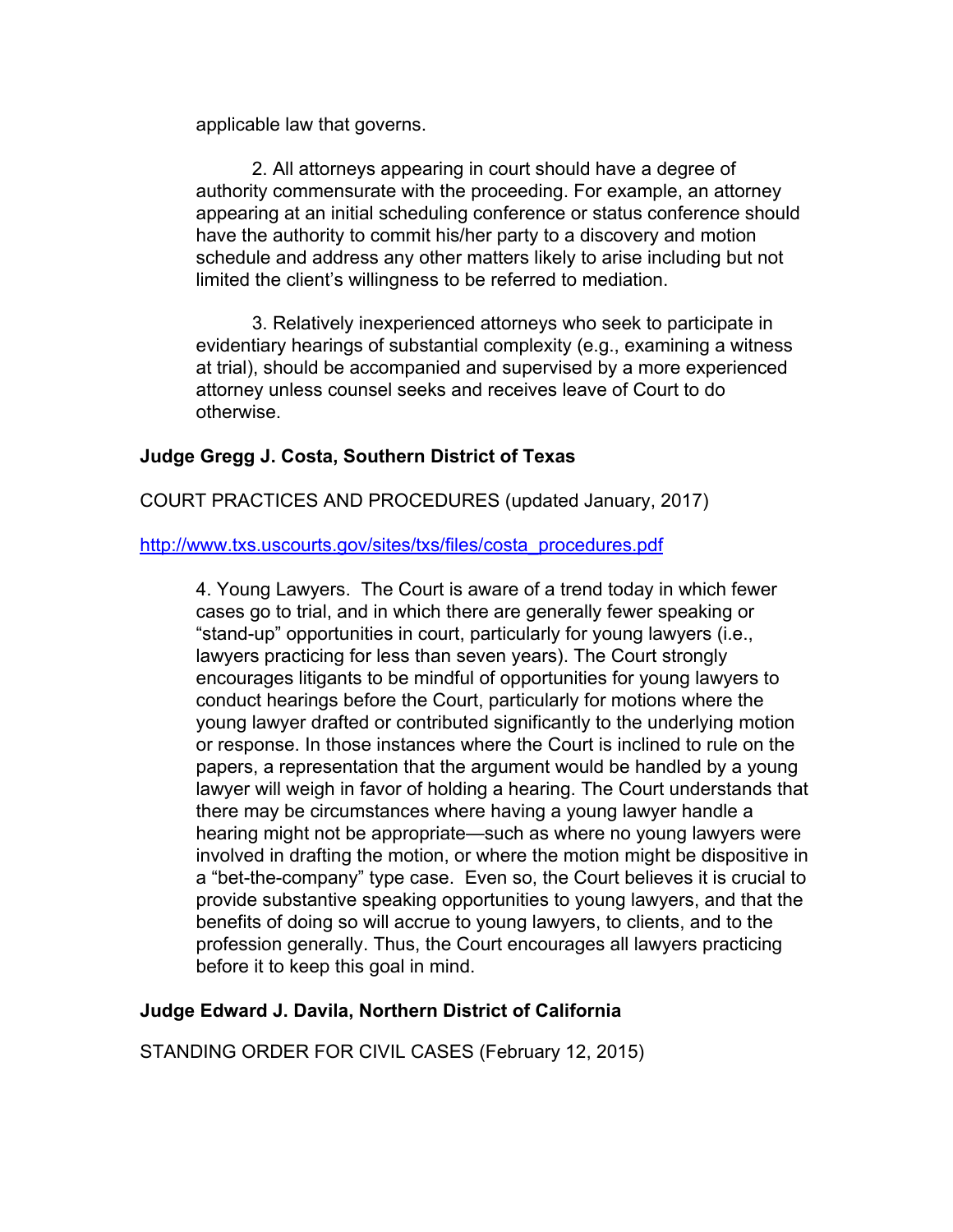<http://www.cand.uscourts.gov/ejdorders>

III(H). Opportunities for Junior Lawyers

The Court strongly encourages parties to permit less experienced lawyers to actively participate in the proceedings by presenting argument at motion hearings or examining witnesses at trial

### **Judge James Donato, Northern District of California**

STANDING ORDER FOR CIVIL CASES BEFORE JUDGE JAMES DONATO (January 05, 2017)

#### <http://www.cand.uscourts.gov/jdorders>

13. The Court has a strong commitment to supporting the development of our next generation of trial lawyers. The Court encourages parties and senior attorneys to allow younger practitioners the opportunity to argue in court. The Court will extend motion argument time for those lawyers. The parties should advise the Court prior to the hearing if a lawyer of 5 or fewer years of experience will be arguing the cause.

### **Judge Yvonne Gonzales Rogers, Northern District of California**

STANDING ORDER IN CIVIL CASES (Updated October 26, 2016)

[http://www.cand.uscourts.gov/filelibrary/867/ygrStanding%20Order%20In%20Civi](http://www.cand.uscourts.gov/filelibrary/867/ygrStanding%20Order%20In%20Civil%20Cases%20updated%20August%2019%202013.pdf) [l%20Cases%20updated%20August%2019%202013.pdf](http://www.cand.uscourts.gov/filelibrary/867/ygrStanding%20Order%20In%20Civil%20Cases%20updated%20August%2019%202013.pdf)

2d. Before appearing for a matter before this Court, all parties shall check the Court's calendar at www.cand.uscourts.gov or the posting in the Clerk's Office to confirm that their matter is still on calendar. Frequently, the Court will issue a written order and vacate the hearing unless oral argument appears to be necessary. Where argument is allowed, the Court will attempt to advise counsel in advance of the issues to be addressed. In addition, if a written request for oral argument is filed, before issuance of a ruling, stating that a lawyer four or fewer years out of law school will conduct all or most of the oral argument, the Court will entertain oral argument on the principle that young lawyers need more opportunities for appearances than they typically receive.

#### **Judge Paul S. Grewal, Northern District of California**

Case Specific Order, GSI Technology Inc. v. United Memories, Inc., Case No. 5:13-cv-01081-PSG, ORDER RE: ORAL ARGUMENT (March 9, 2016)

In a technology community like ours that prizes youth—at times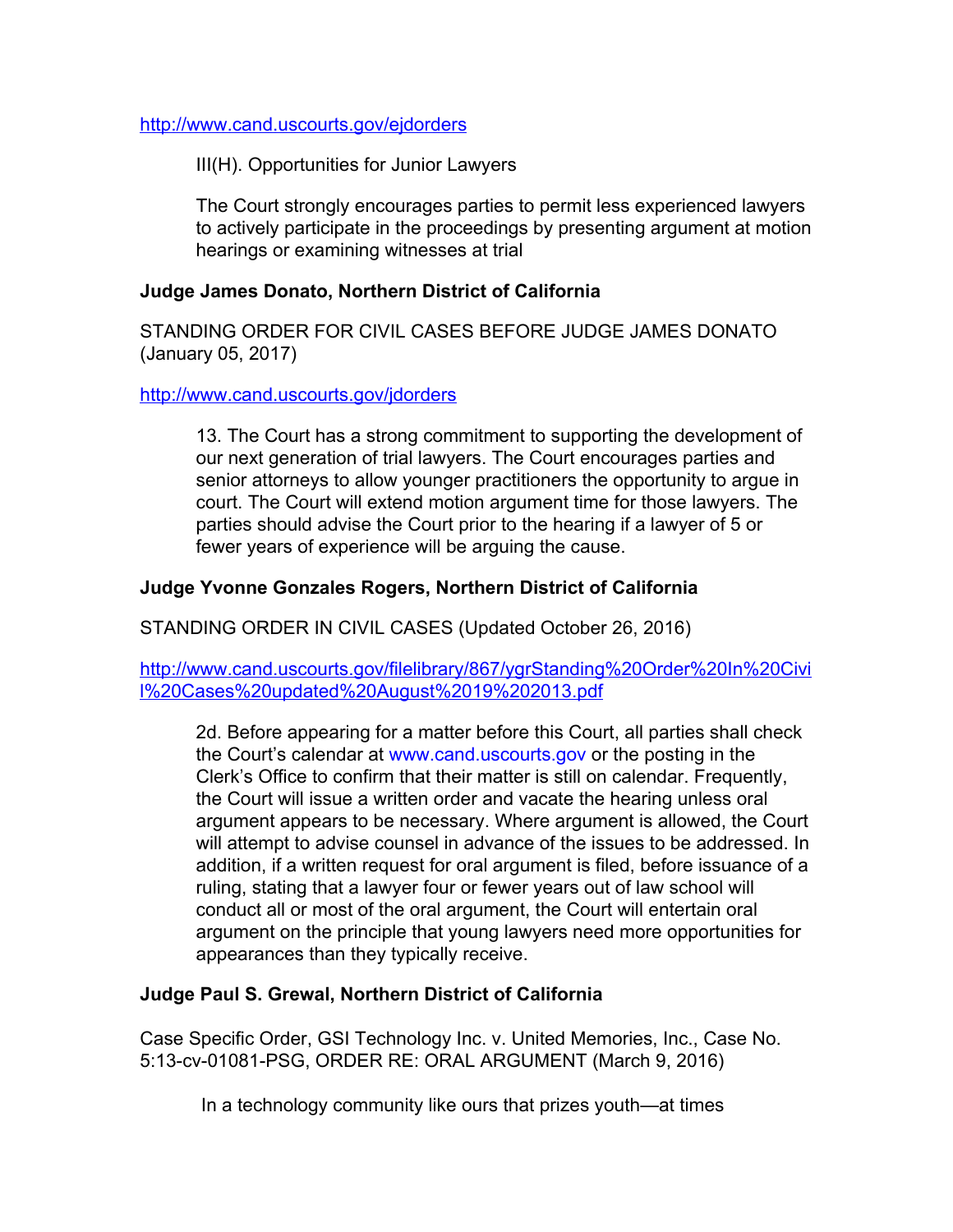unfairly—there is one place where youth and inexperience seemingly comes with a cost: the courtroom. In intellectual property case after intellectual property case in this courthouse, legions of senior lawyers with decades of trial experience regularly appear. Nothing surprises about this. When trade secret or patent claims call for millions in damages and substantial injunctive relief, who else should a company call but a seasoned trial hand? But in even the brief tenure of the undersigned, a curious trend has emerged: the seasoned trial hand appears for far more than trial itself. What once might have been left to a less experienced associate is now also claimed by senior counsel. Motion to compel discovery? Can't risk losing that. Motion to exclude expert testimony? Can't risk losing that, either. Motion to exclude Exhibit 20356 as prejudicial under Fed. R. Evid. 403? Same thing.

All of this raises a question: who will try the technology cases of the future, when so few opportunities to develop courtroom skills appear? It is difficult to imagine handing entire intellectual property trials to a generation that never had the chance to develop those skills in more limited settings. Senior lawyer and their clients may shoulder some of the blame, but surely courts and judges like this one must accept a large part of the responsibility. Perhaps this explains the growing and commendable effort by leaders on the bench to promote courtroom opportunities for less experienced lawyers, especially in intellectual property disputes.1

This case offers this member of the bench a chance to start doing his small part. In a jury trial lasting several weeks, the court was privileged to witness some of the finest senior trial counsel anywhere present each opening statement, each direct and cross-examination and each closing argument. The court intends no criticism of any party's staffing decisions. But with no fewer than six post-trial motions set for argument next week, surely an opportunity can be made to give those associates that contributed mightily to this difficult case a chance to step out of the shadows and into the light. To that end, the court expects that each party will allow associates to present its arguments on at least two of the six motions to be heard. If any party elects not to do this, the court will take its positions on all six motions on the papers and without oral argument.

1 *See, e.g.*, ChIP's Next Gen Committee, *Judicial Orders Providing/Encouraging Opportunities for Junior Lawyers*, *available at* http://chipsnetwork.org/wp-content/uploads/2016/02/Judicial-Orders-re-Ne xt-Gen-2.4.16.pdf.

Case Specific Order, GSI Technology Inc. v. United Memories, Inc., Case No. 5:13-cv-01081-PSG, ORDER RE: PARTIES' STIPULATION TO VACATE HEARING (March 11, 2016)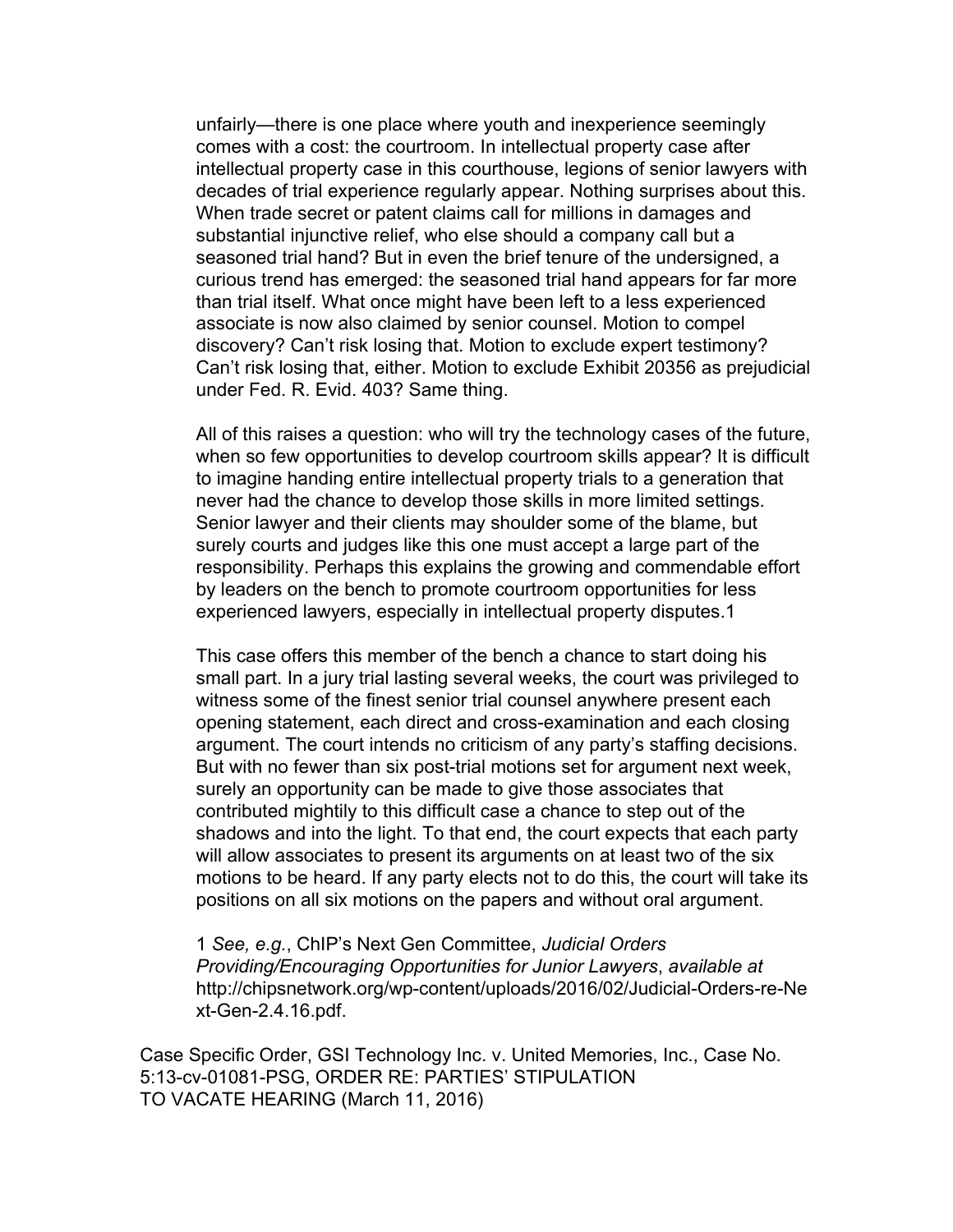The day before last, I expressed my concerns about the lack of courtroom opportunities for law firm associates in intellectual property cases like this one. Recognizing the court's own important role in encouraging clients and partners to give up the podium once in a while, I asked that each party give associates the chance to argue just two of six motions set for hearing on Monday.

This morning, the parties and their counsel responded. But rather than confirm their commitment to this exercise, the parties jointly stipulated simply to take all motions off calendar and submit them without any hearing. No explanation was given; perhaps associate preparation and travel costs were the issue. In any event, once again, another big intellectual property case will come and go, and the associates who toil on it will largely do so without ever being heard.

I appreciate that my order acknowledged the possibility that the parties would decline this opportunity and simply submit their motions on the papers. But I would be remiss if I did not observe the irony of another missed opportunity to invest in our profession's future when two of the motions originally noticed for hearing seek massive fees and costs. To be clear, GSI asks for \$6,810,686.69 in attorney's fees, \$1,828,553.07 in non-taxable costs and \$337,300.86 in taxable costs, while UMI asks for \$6,694,562 in attorney's fees, \$648,166 in expenses and \$302,579.70 in taxable costs. That a few more dollars could not be spent is disappointing to me. My disappointment, however, is unlikely to compare to the disappointment of the associates, who were deprived yet again of an opportunity to argue in court.

#### **Judge Andrew J. Guilford, Central District of California**

Scheduling Order Specifying Procedures

### [http://www.cacd.uscourts.gov/sites/default/files/documents/AG/AD/Scheduling%2](http://www.cacd.uscourts.gov/sites/default/files/documents/AG/AD/Scheduling%20Order%20Specifying%20Procedures.pdf) [0Order%20Specifying%20Procedures.pdf](http://www.cacd.uscourts.gov/sites/default/files/documents/AG/AD/Scheduling%20Order%20Specifying%20Procedures.pdf)

6.12 Other Possible Trial Procedures. The Court is open to creative trial procedures, such as imposing time limits, allowing short statements introducing each witness's testimony before examination, allowing questions from the jury, and giving the jury a full set of instructions before the presentation of evidence. The Court reminds parties that trial estimates affect juries. The Court strongly encourages the parties to give young associate lawyers the chance to examine witnesses and fully participate in trial (and throughout the litigation!).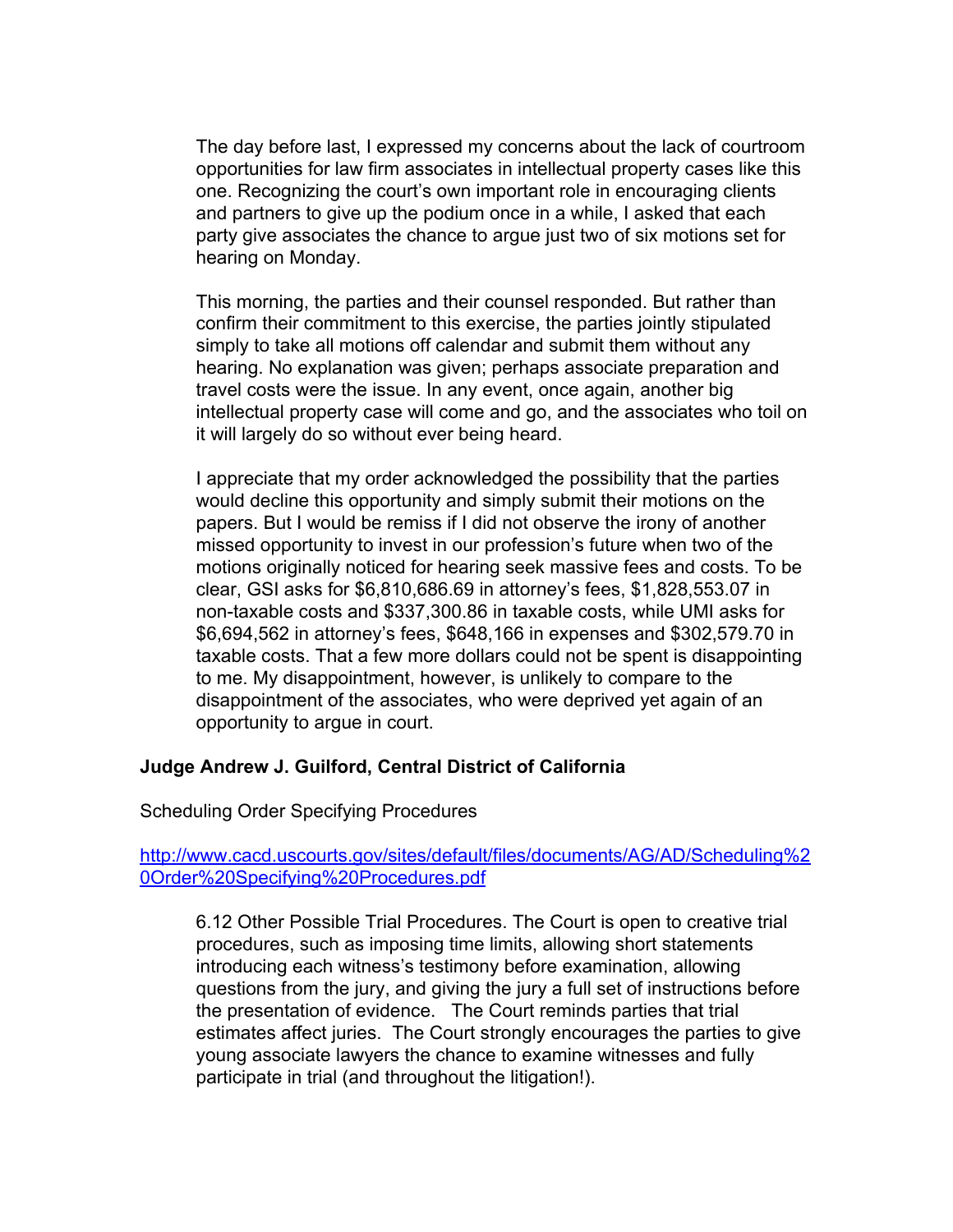### **Judge Timothy Hillman, District of Massachusetts**

STANDING ORDER RE: COURTROOM OPPORTUNITIES FOR RELATIVELY INEXPERIENCED ATTORNEYS (November 2, 2006)

#### [http://www.mad.uscourts.gov/worcester/pdf/StandOrd\\_CrtrmOpps.pdf](http://www.mad.uscourts.gov/worcester/pdf/StandOrd_CrtrmOpps.pdf)

Courtroom opportunities for relatively inexperienced attorneys, particularly those who practice at larger firms, have declined precipitously across the nation in recent years. That decline is due to a variety of factors, but has been exacerbated by the proliferation of rules and orders requiring the appearance of "lead" counsel in many court proceedings.

In an effort to counter that trend, the undersigned District Judge and Magistrate Judge, as a matter of policy, strongly encourage the participation of relatively inexperienced attorneys in all court proceedings. Such attorneys may handle not only relatively routine matters (such as scheduling conferences or discovery motions), but may also handle, where appropriate, more complex matters (such as motions for summary judgment or the examination of witnesses at trial). The following cautions, however, shall apply.

First, even relatively inexperienced attorneys will be held to the highest professional standards with regard to any matter as to which experience is largely irrelevant. In particular, all attorneys appearing in court are expected to be appropriately prepared, regardless of experience. For example, any attorney who is arguing a motion for summary judgment is expected to be thoroughly familiar with the factual record and the applicable law.

Second, all attorneys appearing in court should have a degree of authority commensurate with the proceeding that they are assigned to handle. For example, an attorney appearing at a scheduling conference ordinarily should have the authority to propose and agree to a discovery schedule and any other matters reasonably likely to arise at the conference.

Third, relatively inexperienced attorneys who seek to participate in evidentiary hearings of substantial complexity, such as examining a witness at trial, should be accompanied and supervised by a more experienced attorney, unless leave of Court is granted otherwise.

#### **Judge Lucy H. Koh, Northern District of California**

ORDER RE: ASSOCIATES ARGUING DISPOSITIVE MOTIONS (Feb. 10, 2017)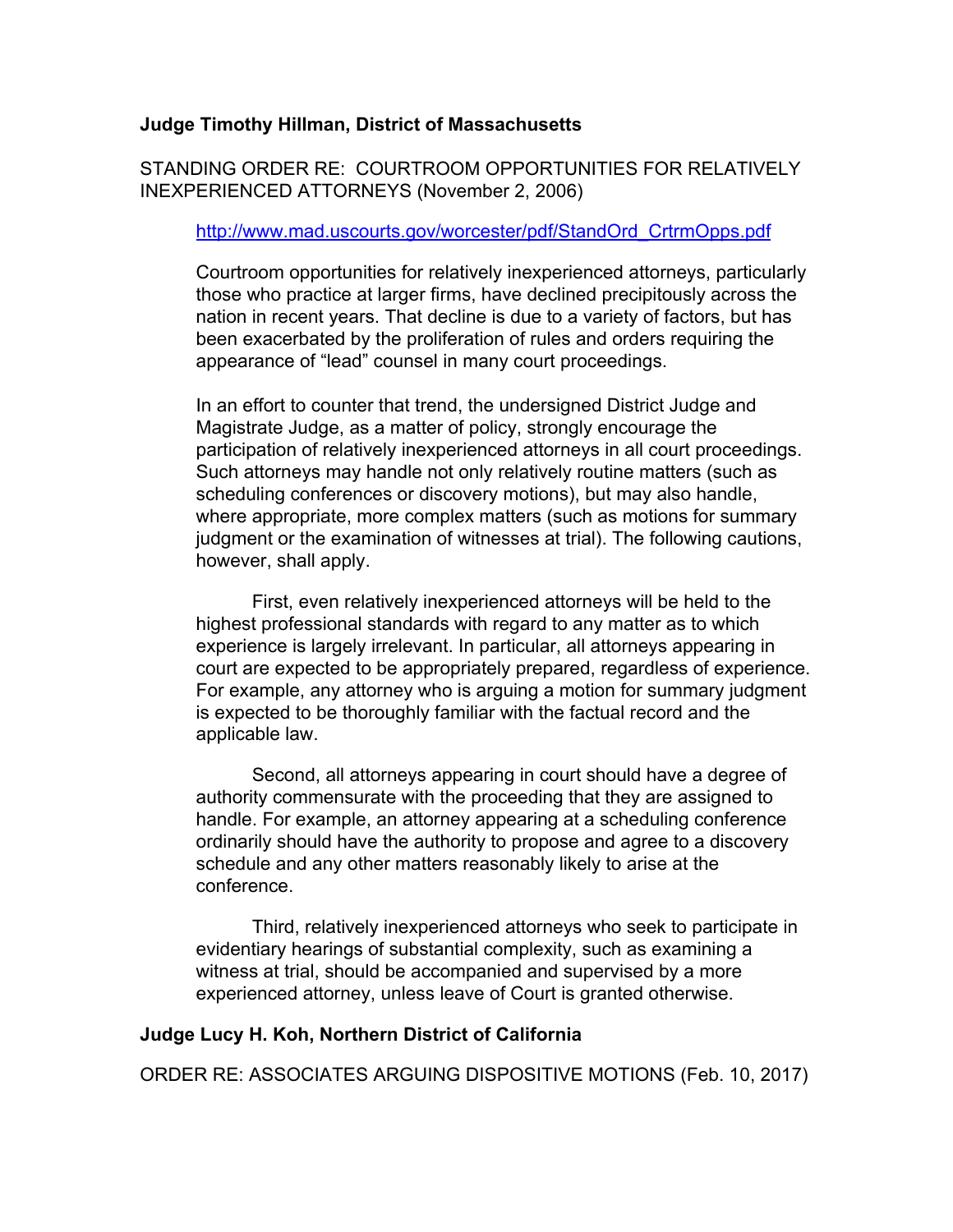[http://nextgenlawyers.com/wp-content/uploads/2017/02/X-One-Inc.-v.-Uber-Tech](http://nextgenlawyers.com/wp-content/uploads/2017/02/X-One-Inc.-v.-Uber-Technologies-Inc.-Order-Re-Associates-Arguing-Disposi....pdf) [nologies-Inc.-Order-Re-Associates-Arguing-Disposi....pdf](http://nextgenlawyers.com/wp-content/uploads/2017/02/X-One-Inc.-v.-Uber-Technologies-Inc.-Order-Re-Associates-Arguing-Disposi....pdf)

At the January 18, 2017 initial case management conference, the Court and parties had difficulty setting a date for the hearing on dispositive motions because of the schedules of the Court and lead Plaintiff's counsel. The Court thus asked whether lead Plaintiff's counsel's colleague who was also present at the case management conference could argue at the hearing instead. Lead Plaintiff's counsel agreed. Her colleague is an associate who graduated from law school in 2009.

he Court thus encourages Defendant to also allow an associate who graduated from law school in 2009 or later to argue at the dispositive motions hearing in this case. Pursuant to Civil Local Rule 7-1(b), the Court often finds matters appropriate for resolution without oral argument. However, to encourage the parties to give associates opportunities to argue substantive motions, the Court will guarantee a hearing on the dispositive motions if both parties allow associates who graduated from law school in 2009 or later to argue such motions. Defendant shall inform the Court of its position in the next Joint Case Management Statement.

# **Judge Lucy H. Koh, Northern District of California**

GUIDELINES FOR FINAL PRETRIAL CONFERENCE IN JURY TRIALS BEFORE DISTRICT JUDGE LUCY H. KOH (January 04, 2011)

<http://www.cand.uscourts.gov/lhkorders>

G. Opportunities for Junior Lawyers

The Court strongly encourages parties to permit less experienced lawyers to examine witnesses at trial and to have an important role at trial. Counsel should be prepared to discuss such opportunities at the Pretrial Conference.

GUIDELINES FOR FINAL PRETRIAL CONFERENCE IN BENCH TRIALS BEFORE DISTRICT JUDGE LUCY H. KOH (January 04, 2011)

<http://www.cand.uscourts.gov/lhkorders>

G. Opportunities for Junior Lawyers

The Court strongly encourages parties to permit less experienced lawyers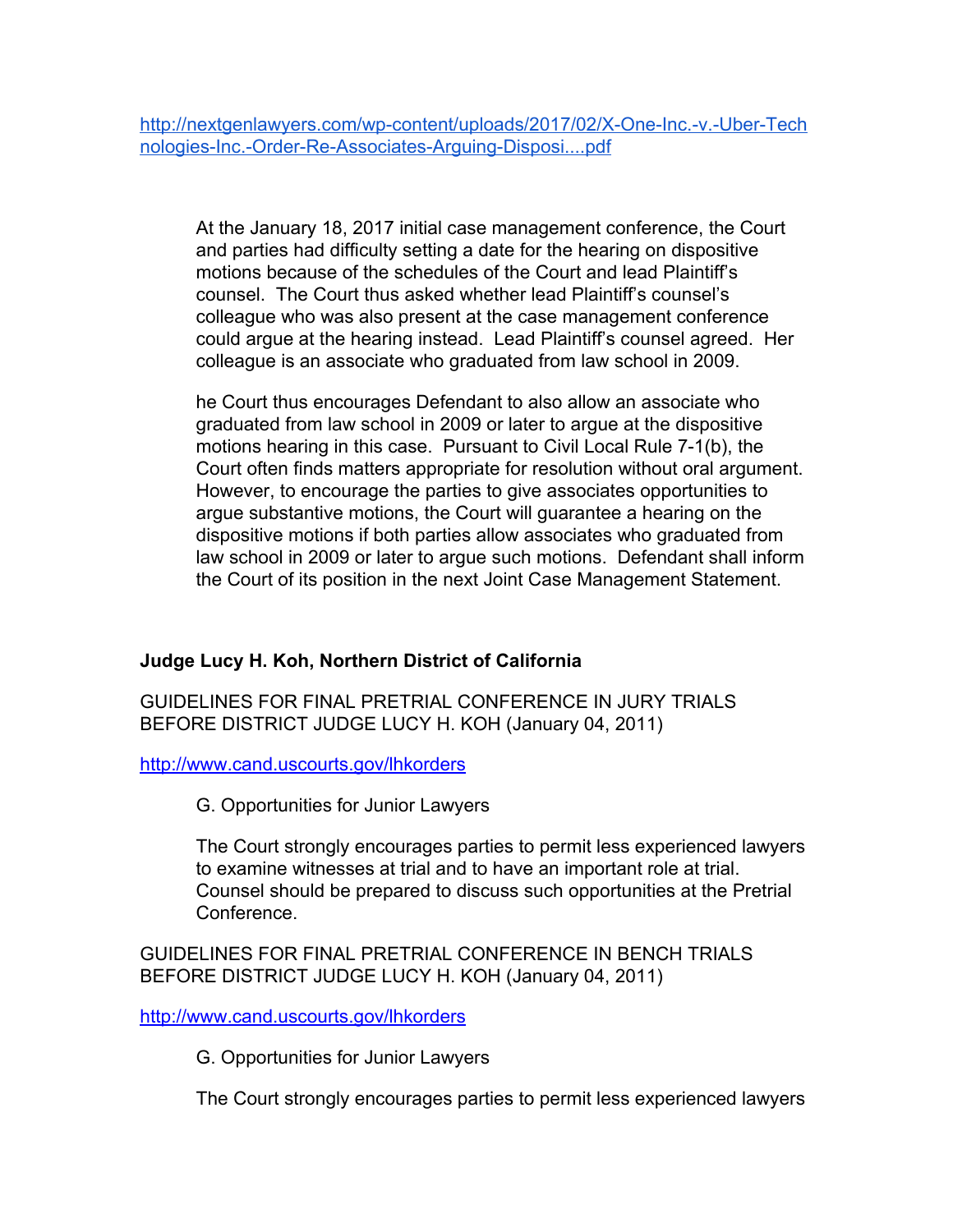to examine witnesses at trial and to have an important role at trial. Counsel should be prepared to discuss such opportunities at the Pretrial Conference.

Case Specific Order: *Apple Inc. v. Samsung Electronics Co. Ltd.,* Case No. 11-CV-01846-LHK, ORDER RE: ORAL ARGUMENT AT PRETRIAL CONFERENCE (February 25, 2016)

 At the Pretrial Conference on March 3, 2016, the Court will hear oral argument on the following issues:

 Samsung's Motion In Limine #1 to Exclude Evidence Or Argument Regarding Samsung's Revenue Or Profit From All Infringing Sales. This issue shall be argued by an attorney 9 or fewer years out of law school.

 Samsung's Motion In Limine #2 to Exclude Evidence Of Market Share Based On Products Not At Issue In This Trial. This issue shall be argued by an attorney 5 or fewer years out of law school.

 Samsung's Motion In Limine #3 to Exclude Testimony Of Julie Davis As To A Purely Legal Issue. This issue shall be argued by an attorney 7 or fewer years out of law school.

Case Specific Order: *Huynh v. Karasz*, Case No. 14-CV-02367-LHK, ORDER REGARDING QUESTIONS FOR SUMMARY JUDGMENT HEARING (May 10, 2016)

Plaintiffs' counsel has stated that two junior attorneys a first year and second year associate will argue at the May 12, 2016 motions hearing. In the interest of providing junior attorneys from both sides an opportunity for argument, the Court encourages Defendants to identify junior attorneys to argue at the motions hearing. However, after reviewing Defendants' counsel website, the Court acknowledges that finding a first or second year associate to argue may not be feasible and that it may be necessary for Defendants' counsel to be represented by a more experienced associate.

Issued in response to: *Huynh v. Karasz*, Case No. 14-CV-02367-LHK, PLAINTIFFS' NOTICE OF ARGUMENT BY JUNIOR ATTORNEYS (April 13, 2016)

On May 12, 2016 at 1:30 p.m., this court has scheduled argument on the parties' cross motions for summary judgment. As a number of courts have recognized "in today's practice of law, fewer cases go to trial and there are generally fewer speaking opportunities in court, particularly for young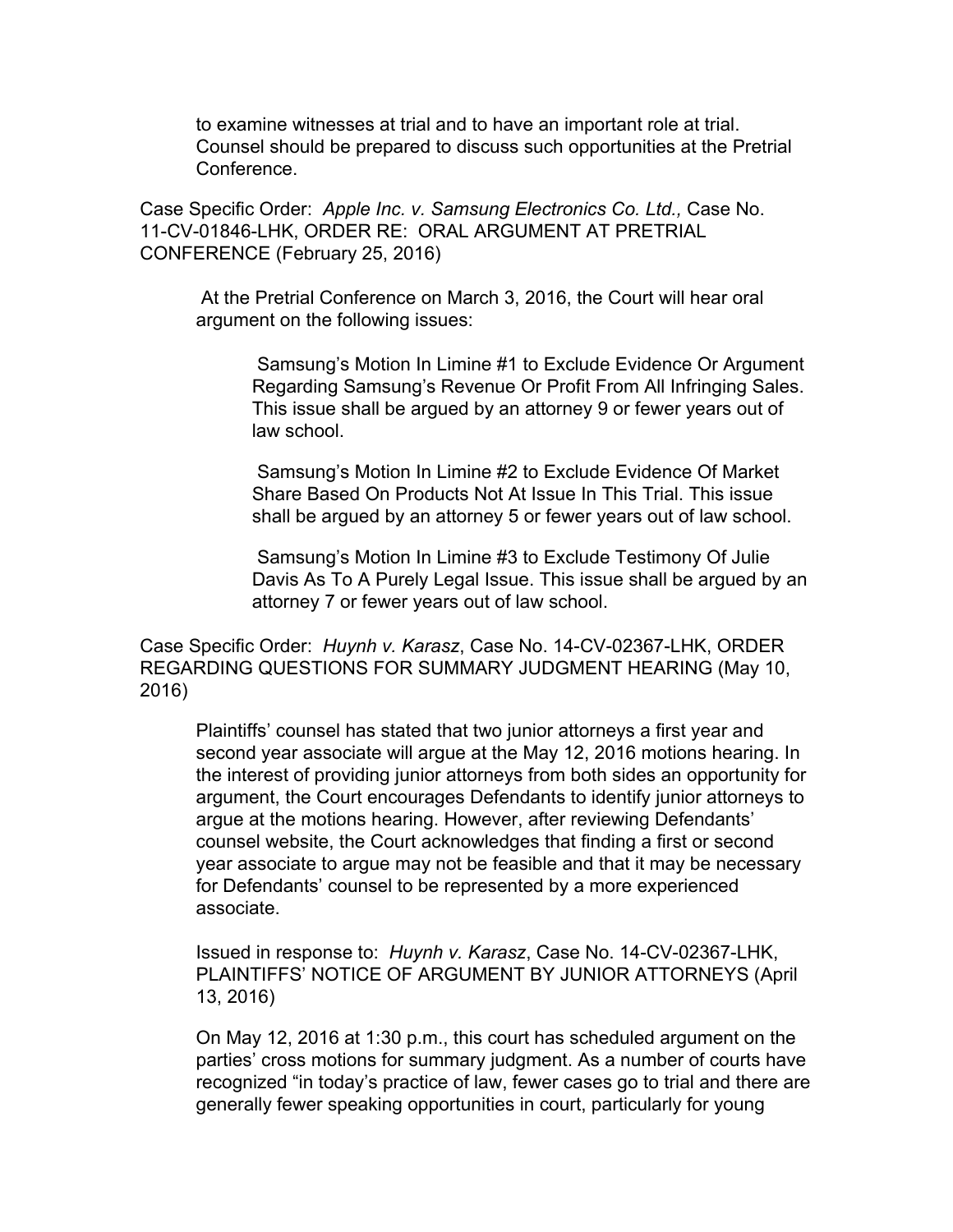lawyers (i.e., lawyers practicing for less than seven years)." See, e.g., Secured Structures, LLC v. Alarm Security Group, LLC, Order, Civ. Act. No. 6:14-CV-930 (E.D. Tex., Mitchell, J., Jan. 22, 2016); http://chipsnetwork.org/wp-content/uploads/2016/02/Judicial-Orders-re-Next-Gen-3-9-16.pdf; www.nextgenlawyers.com (judicial orders).

A number of courts "strongly encourage[] the parties to be mindful of opportunities for young lawyers to argue in front of the Court, particularly for motions where the young lawyer drafted or contributed significantly to the underlying motion or response." See, e.g., id.

This Court has likewise encouraged parties to "permit less experienced lawyers" to have stand-up opportunities. See, e.g., Guidelines for Final Pretrial Conference in Bench Trials Before District Judge Lucy H. Koh ¶ G (Jan. 3, 2011); Guidelines for Final Pretrial Conference in Jury Trials Before District Judge Lucy H. Koh ¶ G (Jan. 3, 2011).

Plaintiffs respectfully notify the Court that they intend to have first year associate Holly K. Victorson and second year associate Emily Petersen Garff argue the upcoming summary judgment motions. Ms. Victorson and Ms. Garff were the primary drafters of Plaintiffs' briefing, and were involved in taking much of the discovery Plaintiffs relied upon in their motion. Given the gravity of the issue before this Court, Plaintiffs respectfully request that more experienced counsel be able to assist in the argument should the need arise.

## **Judge Barbara M. G. Lynn**, **Northern District of Texas**

Judge Lynn makes the following part of her standard patent scheduling order:

11. The Court is aware of a trend today in which fewer cases go to trial, and in which there are generally fewer speaking or "stand-up" opportunities in court, particularly for young lawyers (i.e., lawyers practicing for less than seven years). The Court strongly encourages litigants to be mindful of opportunities for young lawyers to conduct hearings before the Court, particularly for motions where the young lawyer drafted or contributed significantly to the underlying motion or response. In those instances where the Court is inclined to rule on the papers, a representation that the argument would be handled by a young lawyer will weigh in favor of holding a hearing. The Court understands that there may be circumstances where having a young lawyer handle a hearing might not be appropriate – such as where no young lawyers were involved in drafting the motion, or where the motion might be dispositive in a "bet-the-company" type case. Even so, the Court believes it is crucial to provide substantive speaking opportunities to young lawyers, and that the benefits of doing so will accrue to young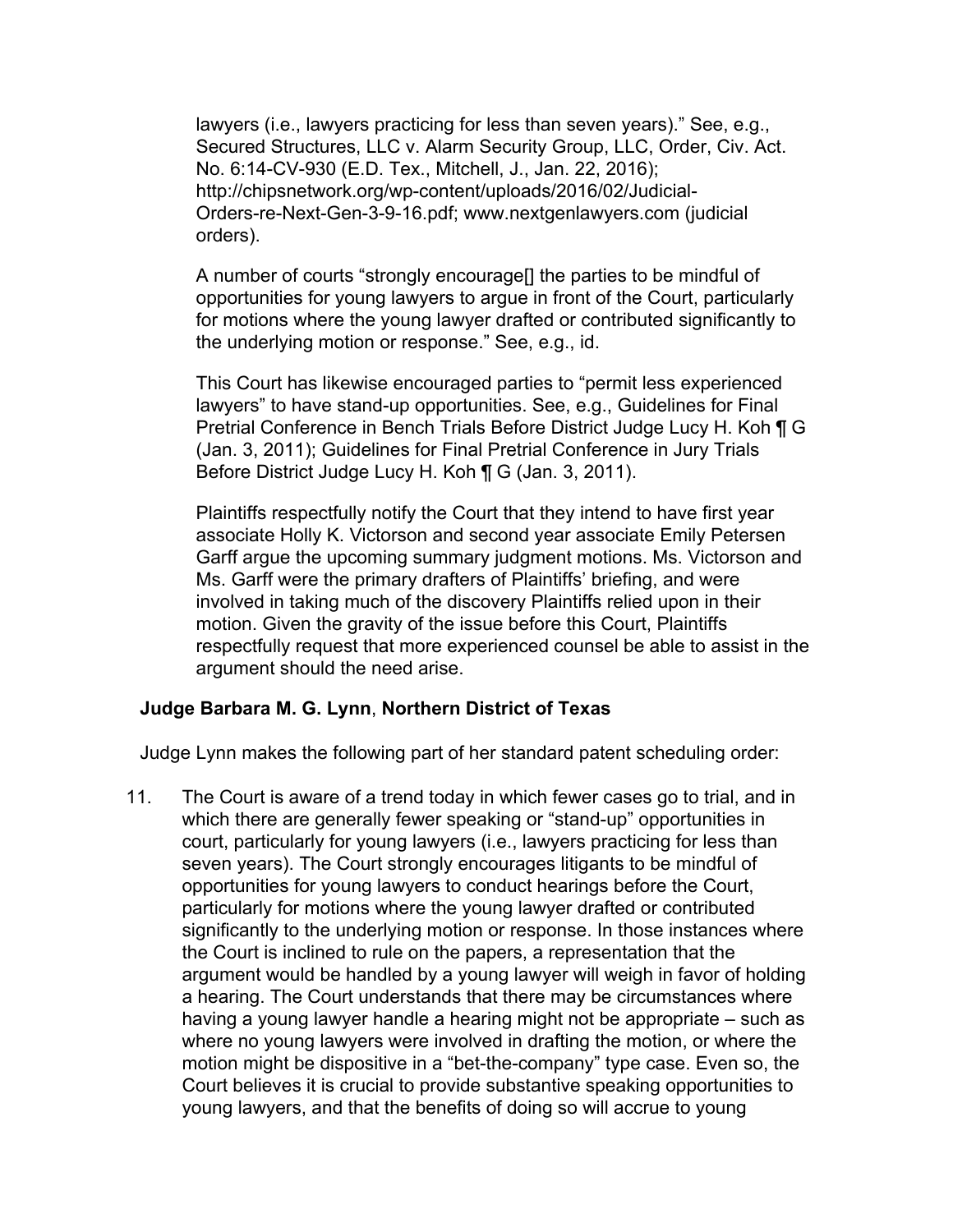lawyers, to clients, and to the profession generally. Thus, the Court encourages all lawyers practicing before it to keep this goal in mind.

## **Judge Leigh Martin May**, **Northern District of Georgia**

<http://www.gand.uscourts.gov/sites/default/files/CVStandingOrderLMM.pdf>

# STANDING ORDER REGARDING CIVIL LITIGATION

III(m). Requests for Oral Argument on Motions

In accordance with Local Rule 7.1(E), motions are usually decided without oral argument, but the Court will consider any request for hearing. If oral argument is requested, the party or parties should specify the particular reasons argument may be helpful to the Court and what issues will be the focus of the proposed argument. Moreover, the Court shall grant a request for oral argument on a contested substantive motion if the request states that a lawyer of less than five years out of law school will conduct the oral argument (or at least a large majority), it being the Court's belief that new lawyers need more opportunities for Court appearances than they usually receive.

# **Judge Gary H. Miller, Southern District of Texas**

COURT PROCEDURES (Updated September 16, 2015)

<http://www.txs.uscourts.gov/page/judge-millers-procedures>

**4. Young Lawyers:** The court is aware of a trend today in which fewer cases go to trial, and in which there are generally fewer speaking or "stand-up" opportunities in court, particularly for young lawyers (i.e. lawyers practicing for less than seven years). The court strongly encourages litigants to be mindful of opportunities for young lawyers to conduct hearings before the court, particularly for motions where the young lawyer drafted or contributed significantly to the underlying motion or response. In those instances where the court is inclined to rule on the papers, a representation that the argument would be handled by a young lawyer will weigh in favor of holding a hearing. The court understands that there may be circumstances where having a young lawyer handle a hearing might not be appropriate-such as where no young lawyers were involved in drafting the motion, or where the motion might be dispositive in a "bet-the-company" type case. Even so, the court believes it is crucial to provide substantive speaking opportunities to young lawyers, and that the benefits of doing so will accrue to young lawyers, to clients, and to the profession generally. Thus, the court encourages all lawyers practicing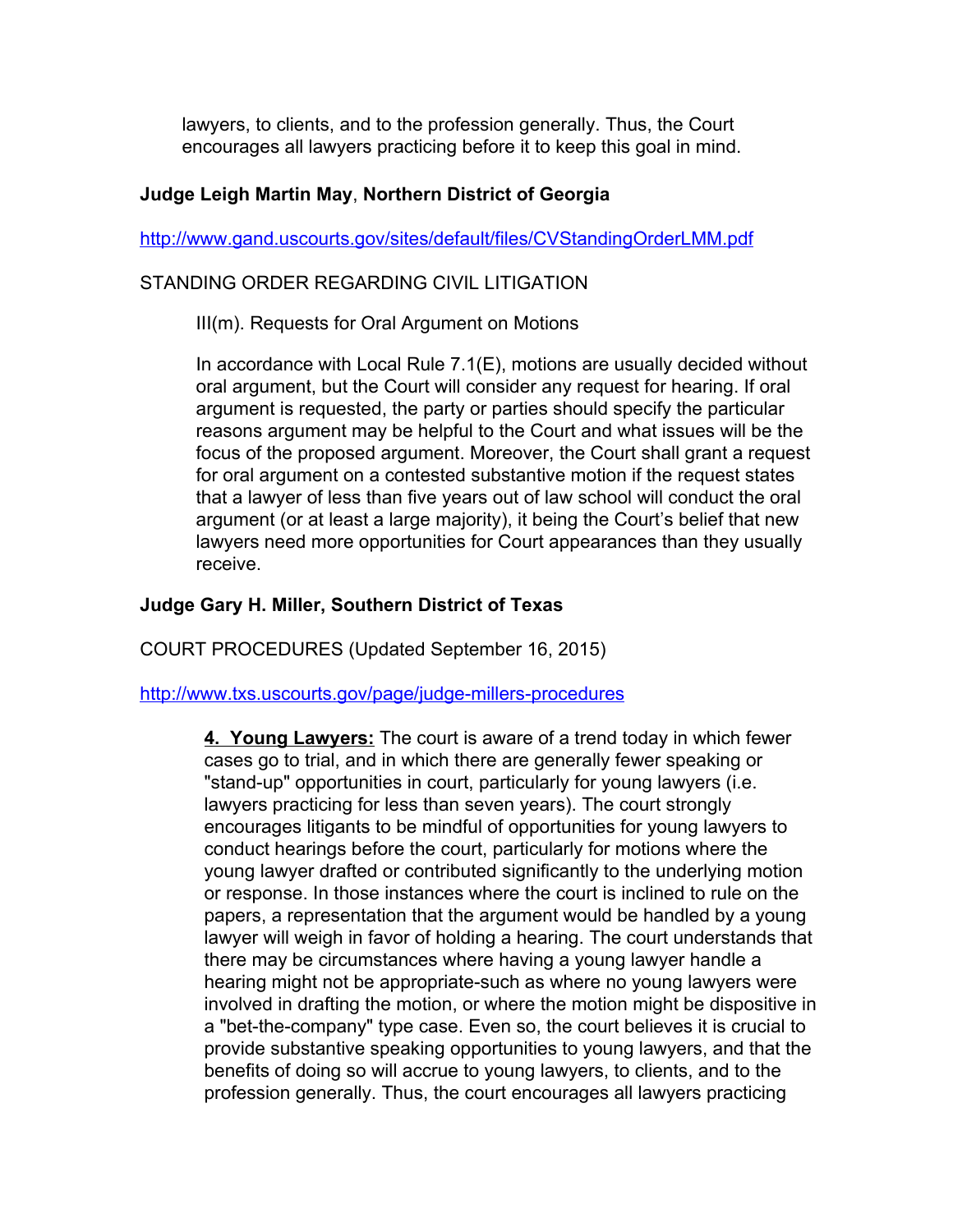before it to keep this goal in mind.

## **Judge K. Nicole Mitchell, Eastern District of Texas**

(Recent Order – January 12, 2016)

The Court is aware that in today's practice of law, fewer cases go to trial and there are generally fewer speaking opportunities in court, particularly for young lawyers (i.e., lawyers practicing for less than seven years). The Court strongly encourages the parties to be mindful of opportunities for young lawyers to argue in front of the Court, particularly for motions where the young lawyer drafted or contributed significantly to the underlying motion or response.

With that in mind, the Court has currently set the *Markman* hearing in this case for the morning of January 12, 2016. To the extent that any party planned to submit any of the disputed terms on the papers alone, the Court will grant additional time to argue those terms, if they are argued by an attorney with seven or fewer years of experience.

# **Judge Kimberly J. Mueller, Eastern District of California**

# STANDING ORDERS

[http://www.caed.uscourts.gov/caednew/index.cfm/judges/all-judges/5020/standin](http://www.caed.uscourts.gov/caednew/index.cfm/judges/all-judges/5020/standing-orders/) [g-orders/](http://www.caed.uscourts.gov/caednew/index.cfm/judges/all-judges/5020/standing-orders/)

## CIVIL LAW AND MOTION

**Young Attorneys:** The court values the importance of training young attorneys. If a written request for oral argument is filed before a hearing, stating an attorney of four or fewer years out of law school will argue the oral argument, then the court will hold the hearing. Otherwise, the court may find it appropriate in some actions to submit a motion without oral argument.

#### TRIALS

Given the value the court places on training young attorneys, the court encourages lead counsel to permit a young attorney to examine witnesses at trial and to have a role in the trial.

## **Judge Robert Pitman, Western District of Texas**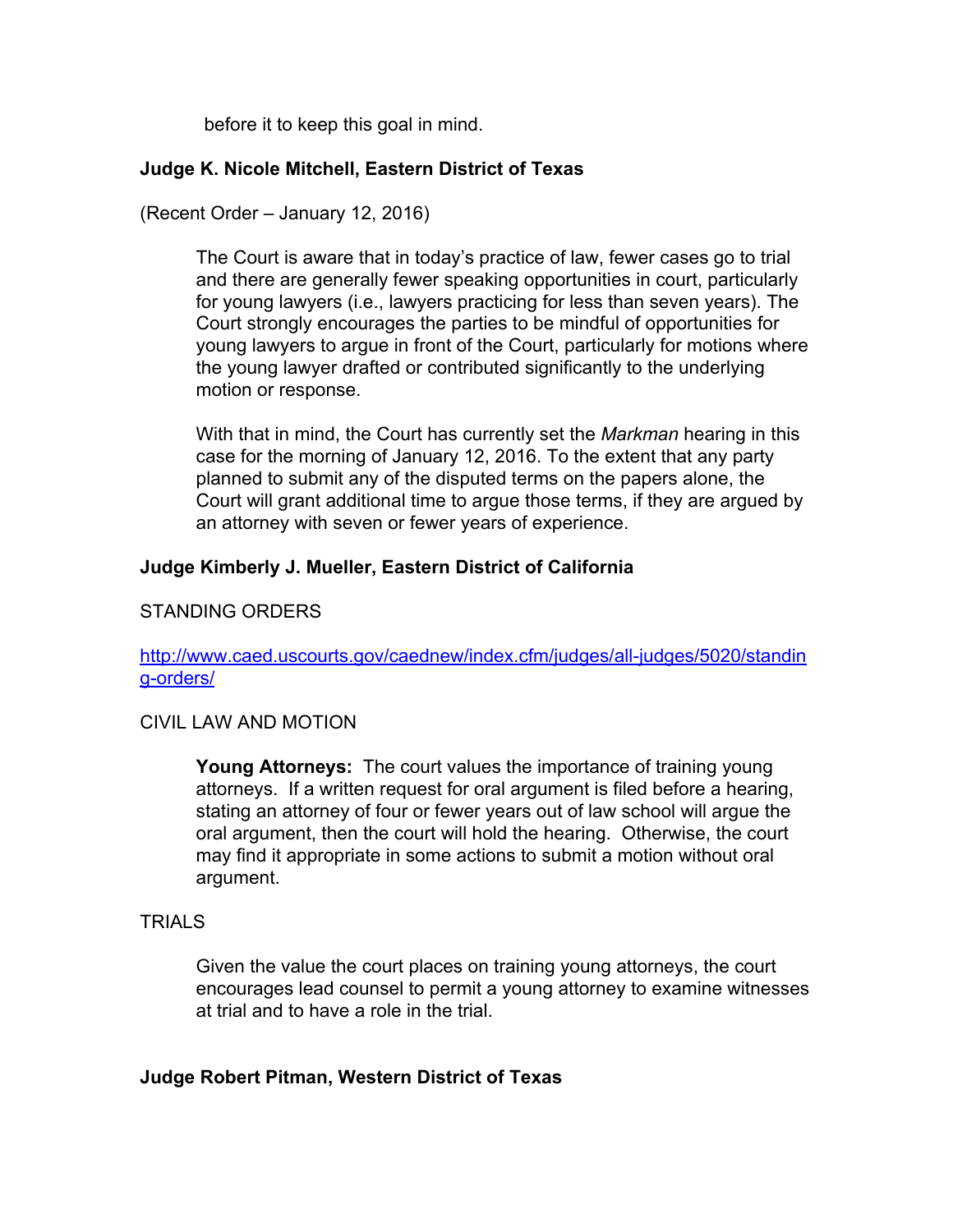# STANDING ORDER (January 30, 2017)

# [http://www.fr.com/wp-content/uploads/2017/01/2017-01-30-D73-Order-Granting-](http://www.fr.com/wp-content/uploads/2017/01/2017-01-30-D73-Order-Granting-Pltf-Mot-for-Attys-Fees.pdf)[Pltf-Mot-for-Attys-Fees.pdf](http://www.fr.com/wp-content/uploads/2017/01/2017-01-30-D73-Order-Granting-Pltf-Mot-for-Attys-Fees.pdf)

Second, Defendants are critical of the time Mr. Darby spent preparing for the evidentiary hearing as excessive. However, Mr. Darby was the only associate working on the matter and likely the most familiar with the facts of the case and the evidence to be presented at the evidentiary hearing. In addition, he prepared a twenty-page slide presentation for the hearing and delivered an opening statement that was on par with some of the strongest oral advocates that come before the Court. Thus, the Court concludes that the time he expended—approximately forty-three hours—for a hearing that Plaintiff likely understood could be dispositive of their claims was reasonable.

### **Judge Dennis F. Saylor, District of Massachusetts**

STANDING ORDER RE: COURTROOM OPPORTUNITIES FOR RELATIVELY INEXPERIENCED ATTORNEYS (November 2, 2006)

[http://www.mad.uscourts.gov/boston/pdf/saylor/StandingOrderReCourtroomOppo](http://www.mad.uscourts.gov/boston/pdf/saylor/StandingOrderReCourtroomOppor_Bostonupdate.pdf) [r\\_Bostonupdate.pdf](http://www.mad.uscourts.gov/boston/pdf/saylor/StandingOrderReCourtroomOppor_Bostonupdate.pdf)

Courtroom opportunities for relatively inexperienced attorneys, particularly those who practice at larger firms, have declined precipitously across the nation in recent years. That decline is due to a variety of factors, but has been exacerbated by the proliferation of rules and orders requiring the appearance of "lead" counsel in many court proceedings.

In an effort to counter that trend, the undersigned District Judge and Magistrate Judge, as a matter of policy, strongly encourage the participation of relatively inexperienced attorneys in all court proceedings. Such attorneys may handle not only relatively routine matters (such as scheduling conferences or discovery motions), but may also handle, where appropriate, more complex matters (such as motions for summary judgment or the examination of witnesses at trial). The following cautions, however, shall apply.

First, even relatively inexperienced attorneys will be held to the highest professional standards with regard to any matter as to which experience is largely irrelevant. In particular, all attorneys appearing in court are expected to be appropriately prepared, regardless of experience. For example, any attorney who is arguing a motion for summary judgment is expected to be thoroughly familiar with the factual record and the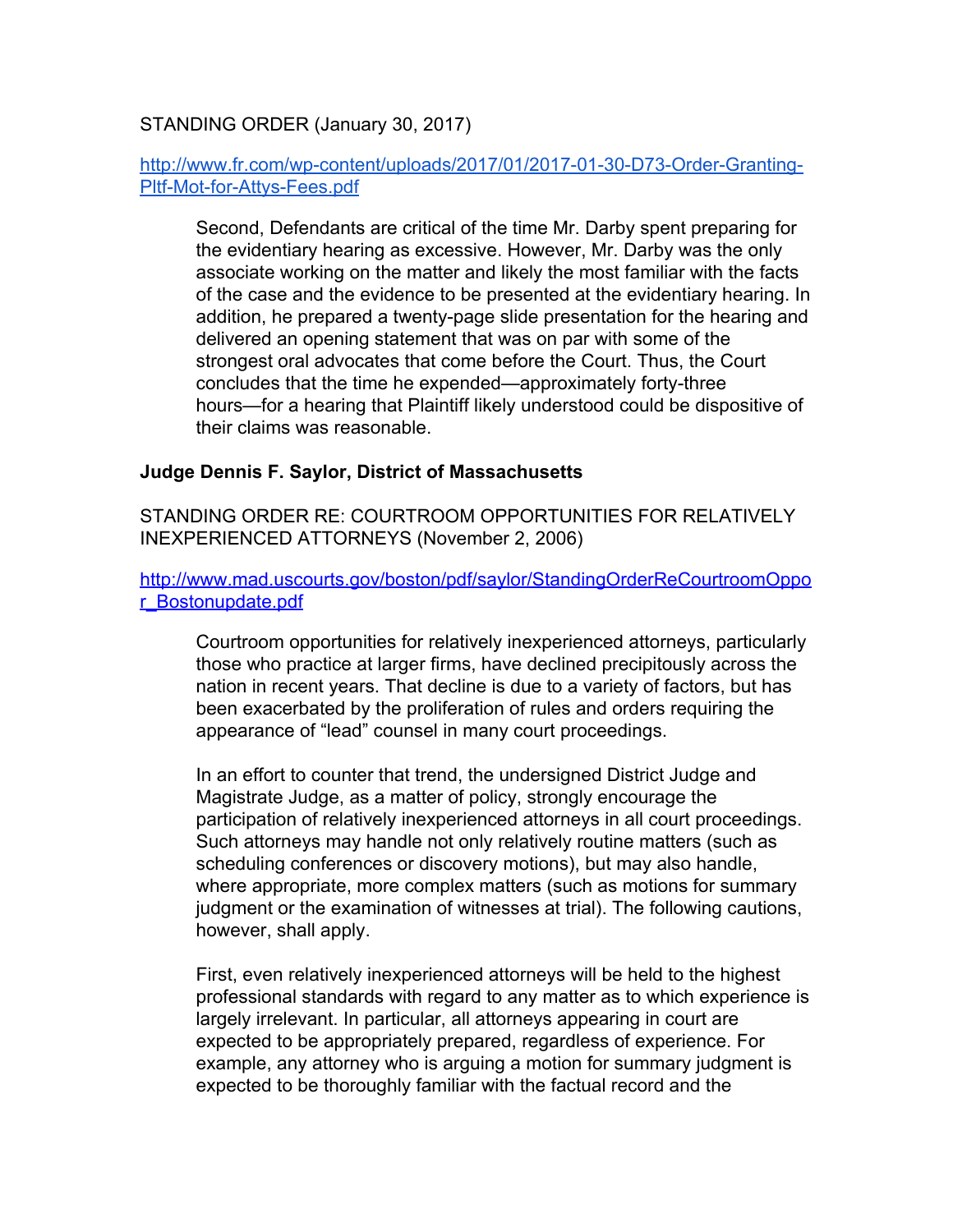applicable law.

Second, all attorneys appearing in court should have a degree of authority commensurate with the proceeding that they are assigned to handle. For example, an attorney appearing at a scheduling conference ordinarily should have the authority to propose and agree to a discovery schedule and any other matters reasonably likely to arise at the conference.

Third, relatively inexperienced attorneys who seek to participate in evidentiary hearings of substantial complexity, such as examining a witness at trial, should be accompanied and supervised by a more experienced attorney, unless leave of Court is granted otherwise.

### **Judge Indira Talwani, District of Massachusetts**

STANDING ORDER REGARDING COURTROOM OPPPORTUNITIES FOR RELATIVELY INEXPERIENCED ATTORNEYS (October 9, 2005)

[http://www.mad.uscourts.gov/boston/pdf/talwani/Standing%20Order%20Young%](http://www.mad.uscourts.gov/boston/pdf/talwani/Standing%20Order%20Young%20Attorneys.pdf) [20Attorneys.pdf](http://www.mad.uscourts.gov/boston/pdf/talwani/Standing%20Order%20Young%20Attorneys.pdf)

Judges F. Dennis Saylor, Denise Casper, and Timothy Hillman have adopted standing orders strongly encouraging the participation of relatively inexperienced and young attorneys in all court proceedings. Judge Casper noted that the "decline in courtroom opportunities for newer lawyers is widely recognized and is one of concern to both the bench and bar."

Recognizing the importance of the development of future generations of practitioners through courtroom opportunities, the undersigned judge, as a matter of policy, strongly encourages the participation of relatively inexperienced attorneys in all court proceedings including but not limited to initial scheduling conferences, status conferences, hearings on discovery motions and dispositive motions, and examination of witnesses at trial.

The following admonitions regarding professionalism, authority, and supervision apply:

First, all attorneys appearing in this court, including those who are relatively experienced, will be held to the highest professional standards. These attorneys must be prepared and knowledgeable about the case and applicable law.

Second, all attorneys appearing in court should have a degree of authority commensurate with the proceeding. For example, an attorney